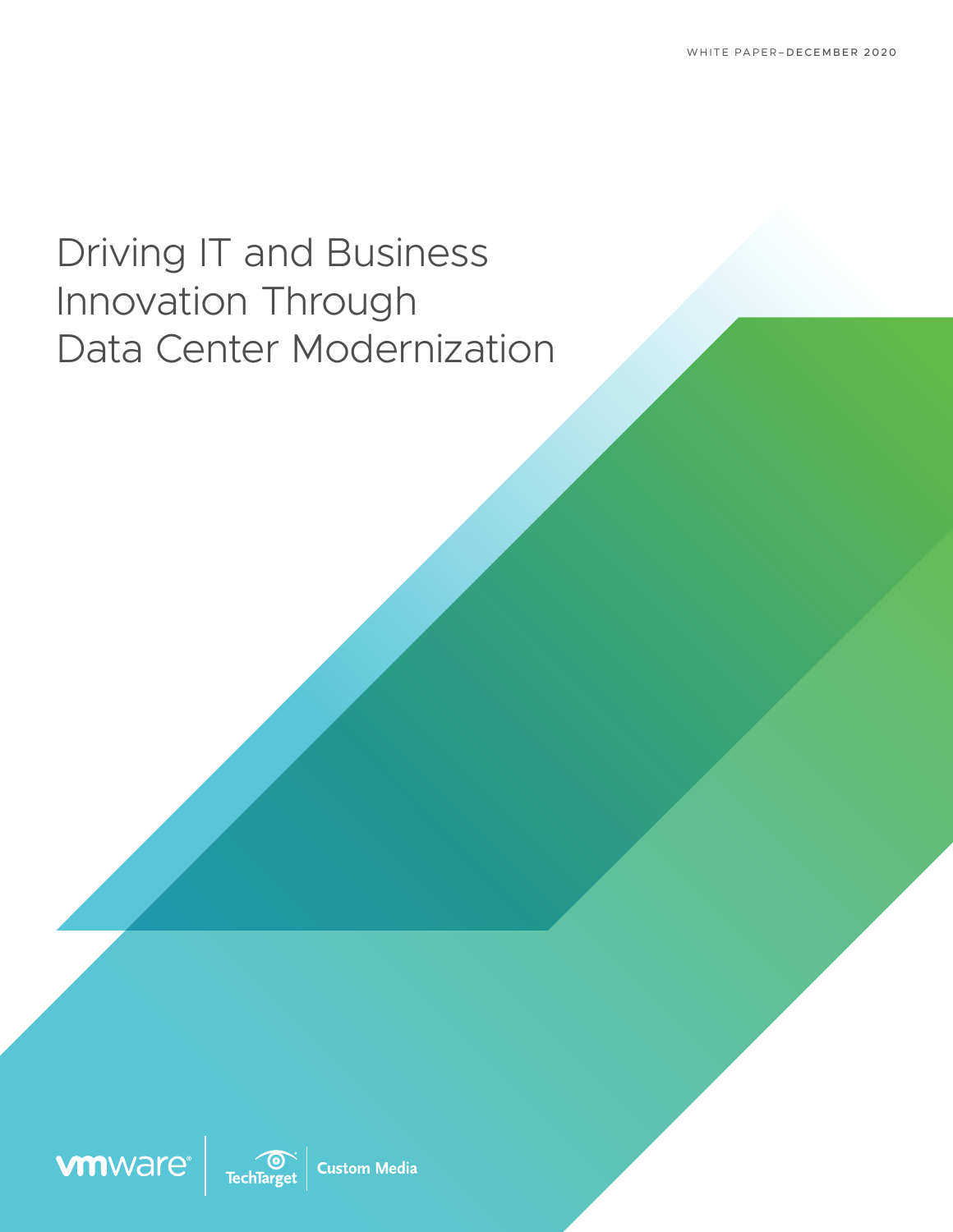

More than ever, enterprises value agility, flexibility and especially innovation, in addition to having typical concerns about availability, performance, security and IT operating efficiency. It turns out that one of the most important and highly leveraged sources for balancing that mix of goals may be coming from an unexpected source: their own data center.

One of the most consistent elements of IT transformation has been the data center. The once-hulking, inflexible and expensive hub of all computing activities has evolved many times over, from hardware overhauls and reduced real estate requirements to lower operating costs and automated management.

Still, the data center is, well, a data center. In many organizations, it's still marked by endless racks of servers, arrays of spinning disks and clean-room attire. But the relentless move to overhaul how organizations use modern applications to drive the business forward means that data centers have to change, too. In fact, more and more IT leaders have concluded that only through a truly innovative approach to data center modernization (DC modernization) can their organizations fully leverage the benefits of modern applications on premises, in the cloud or both.

The modernized data center movement is marked by such transformative technologies as virtualization, software-defined architecture, hyperconvergence, cloud computing, and artificial intelligence and machine learning. At the heart of this movement is a simple reality: Organizations not only need a way to stay "on" for employees, partners and customers, but they also must become a source of innovation that elevates the importance of the data center. The global pandemic has further intensified pressure on organizations to ensure that their IT operations can support the intensified and accelerated trend toward working from home.

Even when the impact of the pandemic eases to the point where organizations can begin to approach normal operations, the new rules about how, when and where people work and need IT services will still apply. In reality, many of these new ways of working are likely here to stay. Navigating this future new reality relies heavily upon applications that need to be updated for new, digital environments. To do so, the newly reimagined data center must adapt and change quickly to new, often unexpected circumstances.

And those data centers need to be a source of innovation to support new applications, workflows and business processes. Modernized data centers must coexist with a growing but essential cloud computing landscape and deliver a unified experience that is efficient, flexible and optimized to support more dynamic IT outcomes.

But how?



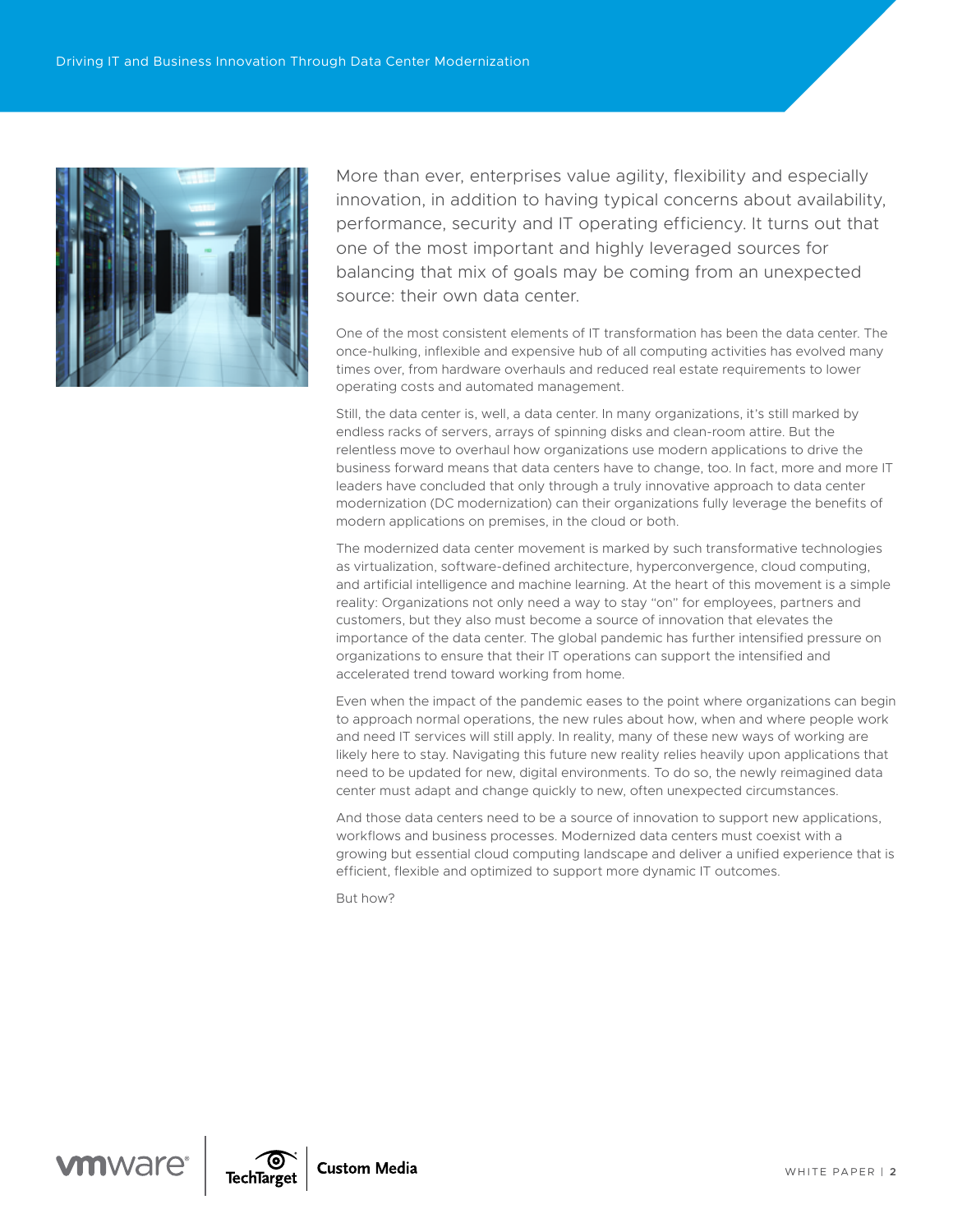DC modernization manifested itself in the software-definedeverything movement, allowing entire data centers to be built around the concept of disaggregated data center hardware and software.

## How a modernized data center drives innovation for IT and the business

After decades of relatively stable data center architecture—separate compute, storage and networking components—converged and hyperconverged infrastructure (HCI) gave a shot in the arm to a more efficient, flexible and scalable data center infrastructure.

This approach has dramatically simplified deployment, management and maintenance, and opened up entirely new use cases by enabling more automated and streamlined provisioning of both workloads and the underlying infrastructure they depend upon. It has also helped to significantly reduce IT staffing-related costs, thus freeing up talented and resourceful IT professionals to collaborate more closely with their line-of-business cohorts to come up with new ideas to drive the business forward.

In addition, this simplified approach has resulted in improved IT operational efficiency as well as better data protection, dynamic scaling of hardware components and easier adoption of modernized applications, often built on the concepts of virtualization, containerization and microservices.

Finally, DC modernization manifested itself in the software-defined-everything movement, allowing entire data centers to be built around the concept of disaggregated data center hardware and software.

Such improvements formed the IT underpinnings for the digital transformation revolution that is changing how organizations use technology to improve business outcomes, enhance operational efficiency and achieve greater agility and flexibility.

The innovations and other benefits flowing from DC modernization substantially drive key business goals such as reducing time to market, improving user productivity, enhancing customer experience and migrating to a leaner financial model built more on Opex than Capex.

Exciting new use cases like hybrid cloud with unified management, support for cloudnative applications deployed with containers, data center consolidation and right-sizing, cloud-based disaster recovery, as well as seamless and secure integration of remote office/branch office are just some examples of what HCI has already done for organizations taking a modernized DC approach. DC modernization can also mean moving away from a single, monolithic center of computing in favor of smaller, more rapidly deployed and more purpose-built remote computing centers built around HCI.

Another great byproduct of DC modernization using next-generation HCI: It gives organizations the flexibility of moving very aggressively to strike the right balance of traditional stability and new agility-oriented IT objectives.



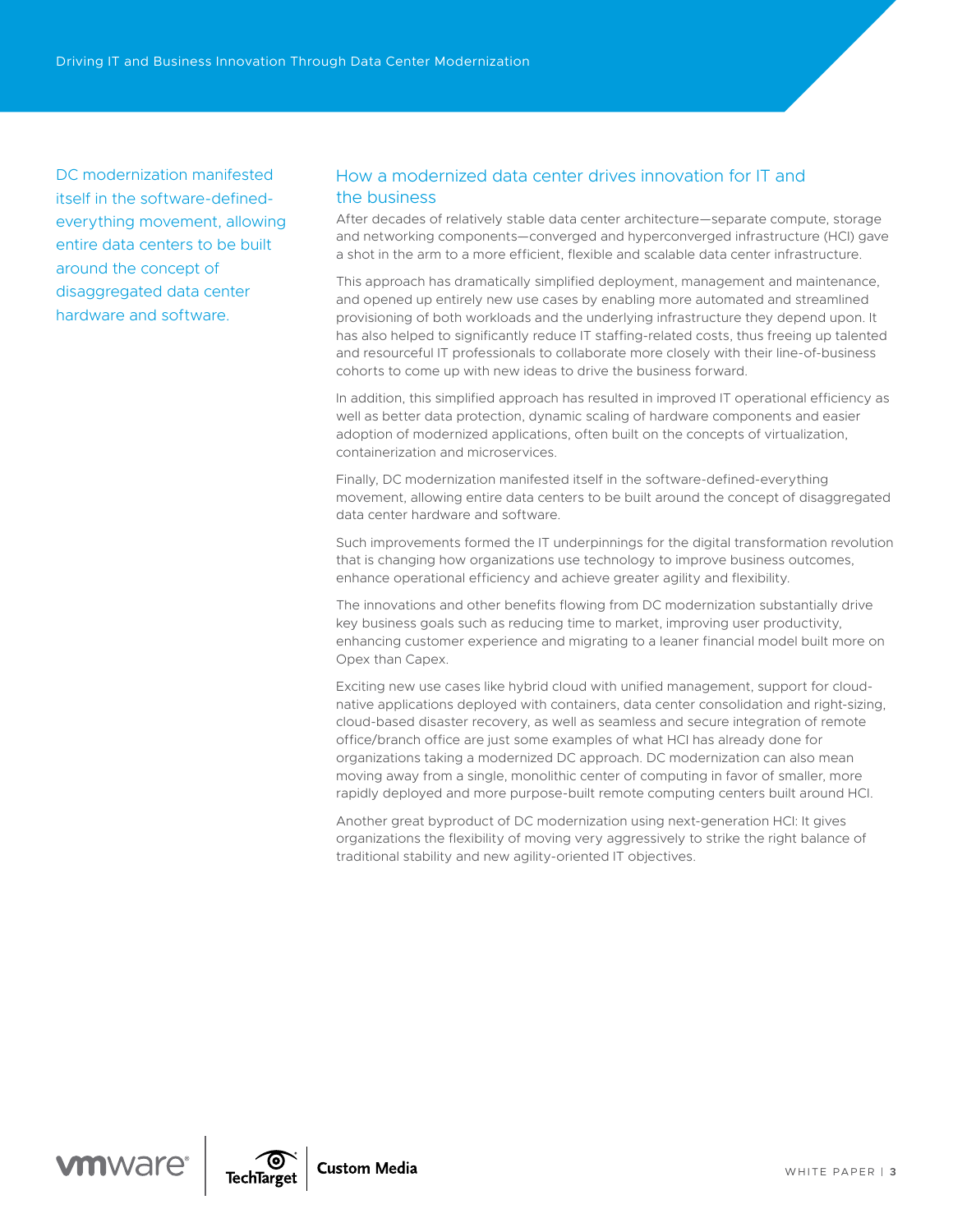

### What to look for in data center modernization solutions

DC modernization has rapidly evolved into a hubbub of activity for technology providers, creating many choices that IT decision-makers need to sort through and evaluate when choosing solutions and technology partners. Here are some things enterprise buyers should keep in mind when looking for a DC modernization solution:

- Consistent infrastructure that can be applied to all IT architectures, from private cloud to public cloud and the edge.
- A single, consistent software stack that extends all IT environments and architectures.
- Automated control of infrastructure resources to facilitate adoption of modern, containerized applications.
- Cloud-agnostic architecture that allows integration with any and all popular public clouds.
- Improved risk management with integrated tools for security, data governance and data protection that work consistently wherever workloads are deployed.
- Support for leading virtualization hypervisors, to leverage the wealth of knowledge already possessed by data center personnel and power users.
- Consistent component orchestration across data center, edge and cloud environments.
- Easy transition to a flexible, expandable hybrid cloud service delivery model that provides a consistent experience for developers and DevOps tool chains.
- Improved business outcomes and enhanced resilience, with design built around reduced mean time to resolution.

It's also worth identifying solutions and providers that enable organizations to do a robust but efficient full-stack overhaul of existing data center architectures. Such overhauls help organizations achieve the highest possible return on investment as quickly as possible, while preserving the opportunity to do smaller, more staged transitions to a core HCI-based modernized data center if warranted.

Finally, organizations should look for solutions that allow them to modernize in a way that leverages their existing people, processes and technologies. For instance, it's smart to think about the substantial technical skill set built up internally in recent years through core technologies such as virtualization hypervisors like vSphere or cloud management platforms. This way, enterprises can continue to use software, hardware and tools they already are familiar with, while also facilitating ways to hook into popular public cloud infrastructures in building multicloud and hybrid cloud environments.

## How VMware solutions enable data center modernization and IT innovation

Modern data centers provide modern infrastructure to support modern applications. VMware has long established itself as an innovative developer of modern infrastructure to help organizations achieve more economic and operational value from their data center investments.



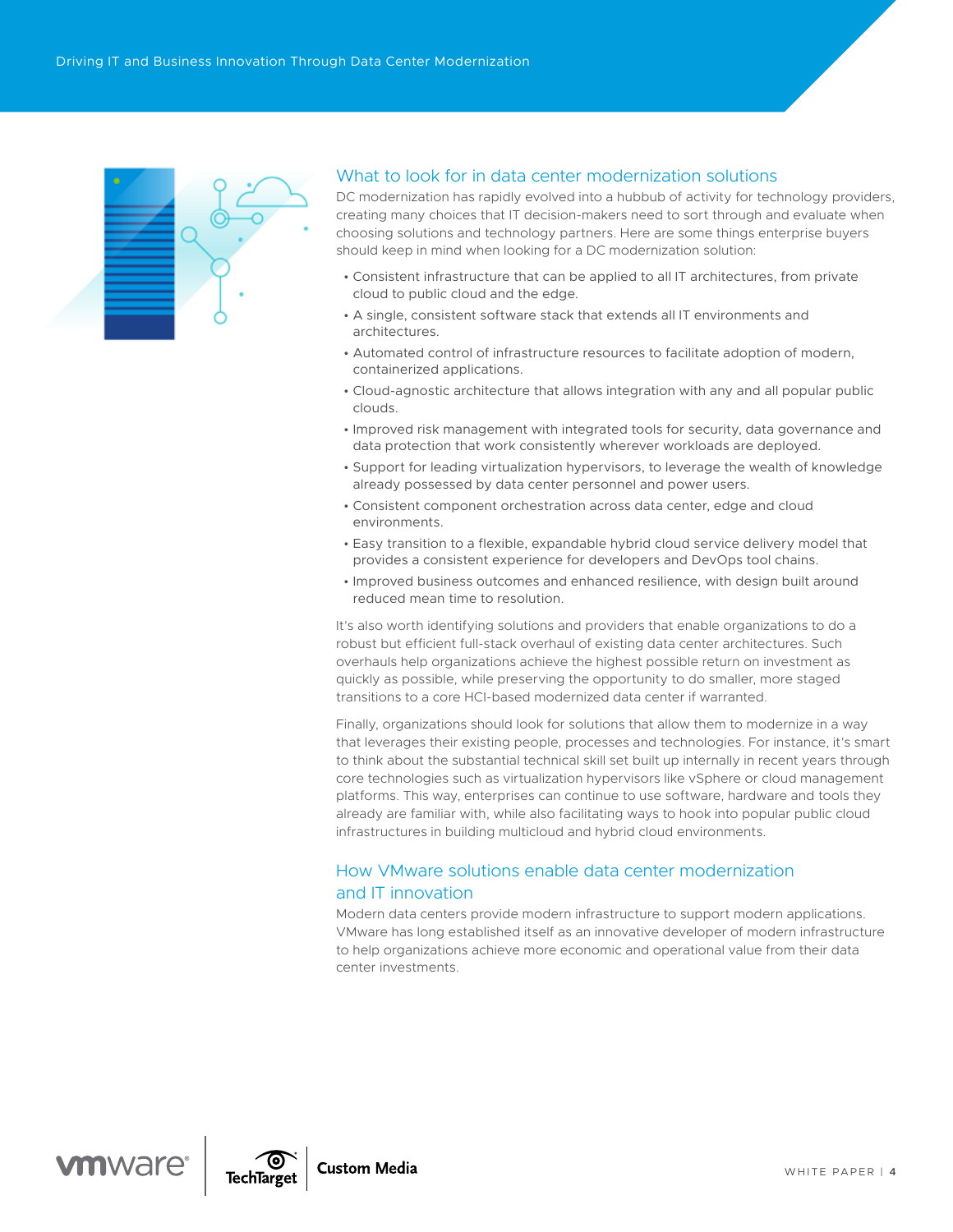The traditional, monolithic and inflexible data center of the past has rapidly given way to new architectures.

VMware Cloud Foundation (VCF) is a full-stack hyperconvergence solution, designed for comprehensive, enterprise-wide deployment to create a truly software-defined data center. VCF is optimized for the increasingly popular hybrid cloud architecture, giving organizations the most flexibility to design, implement and manage IT resources and services across consistent infrastructure, whether deployed across private cloud, public cloud or edge computing environments.

VCF takes the vSphere hypervisor far beyond its traditional functionality by integrating software-defined storage, compute and networking, as well as an integrated security suite. Native cloud management tools further enhance the hybrid cloud platform without the need to refactor existing applications.

For organizations that prefer to take a more measured approach to DC modernization, the popular vSAN hyperconverged platform is an excellent launchpad for smaller organizations that may be just getting started with hyperconvergence. vSAN also is a great way to transition down the road to a full-stack VCF implementation for greater value and business impact.

Finally, vSAN's Cloud Native Storage platform helps developers automatically deploy persistent block- and file-based volumes through a Kubernetes application programming interface.

Both VCF and vSAN give organizations the ability to simplify management, easily scale infrastructure requirements and harden cybersecurity and data protection defenses.

#### **Conclusion**

The traditional, monolithic and inflexible data center of the past has rapidly given way to new architectures. The modern data center is now the foundation that allows organizations to get more from their IT investments, extending from the core to the edge to the cloud.

Hyperconverged infrastructure has given organizations the ability to transform how, when and where they handle compute, storage and networking in a manner that is easier to manage, faster to deploy and simpler and less expensive to expand compared with other solutions.

VMware has built upon its market-leading vSphere virtualization platform with a family of DC modernization solutions that can be implemented across the enterprise, in specific locations or for individual use cases. VMware's DC modernization lineup provides a consistent, reliable, affordable and highly scalable solution for a wide range of enterprises across a broad spectrum of use cases.

For more information on VMware's approach to data center modernization, please read this white paper:

*[The Counterintuitively Fastest Path to App Modernization](https://www.vmware.com/learn/665753_REG.html?cid=7012H000001YoPR&src=af_5f75fffd07d5a)*